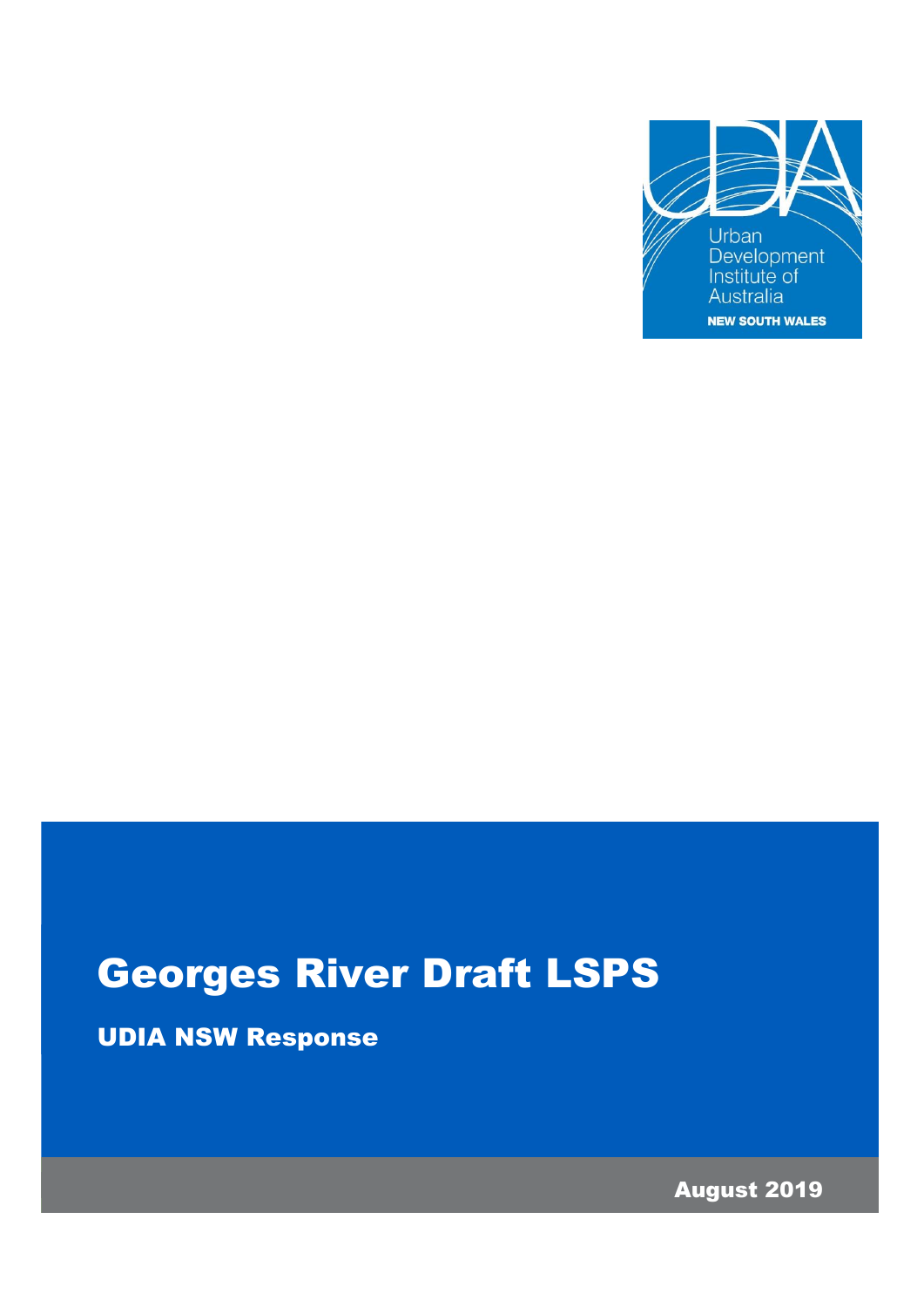# **CONTENTS**

| $\label{eq:interoduction} \mbox{Introduction} \,\, \ldots \,\, \ldots \,\, \ldots \,\, \ldots \,\, \ldots \,\, \ldots \,\, \ldots \,\, \ldots \,\, \ldots \,\, \ldots \,\, \ldots \,\, \ldots \,\, \ldots \,\, \ldots \,\, \ldots \,\, \ldots \,\, \ldots \,\, \ldots \,\, \ldots \,\, \ldots \,\, \ldots \,\, \ldots \,\, \ldots \,\, \ldots \,\, \ldots \,\, \ldots \,\, \ldots \,\, \ldots \,\, \ldots \,\, \ldots \,\, \ldots \,\, \ldots \,\, \ldots \,\, \ldots \$ |  |
|--------------------------------------------------------------------------------------------------------------------------------------------------------------------------------------------------------------------------------------------------------------------------------------------------------------------------------------------------------------------------------------------------------------------------------------------------------------------------|--|
|                                                                                                                                                                                                                                                                                                                                                                                                                                                                          |  |
|                                                                                                                                                                                                                                                                                                                                                                                                                                                                          |  |
|                                                                                                                                                                                                                                                                                                                                                                                                                                                                          |  |
|                                                                                                                                                                                                                                                                                                                                                                                                                                                                          |  |
|                                                                                                                                                                                                                                                                                                                                                                                                                                                                          |  |
|                                                                                                                                                                                                                                                                                                                                                                                                                                                                          |  |
|                                                                                                                                                                                                                                                                                                                                                                                                                                                                          |  |
|                                                                                                                                                                                                                                                                                                                                                                                                                                                                          |  |

# <span id="page-1-0"></span>CONTACT

For further information about any matter raised in the submission please contact:

#### **Elliott Hale**

General Manager, Policy, Media and Government Relations 02 9262 1214 ehale@udiansw.com.au

**Keiran Thomas** Greater Western Sydney Manager 02 9262 1214 kthomas@udiansw.com.au

# <span id="page-1-1"></span>ABOUT THE UDIA

Established in 1963, the Urban Development Institute of Australia (UDIA NSW) is the leading industry group representing the property development sector. Our 550 member companies include developers, engineers, consultants, local government, and utilities. Our advocacy is focussed on developing liveable, connected, and affordable cities.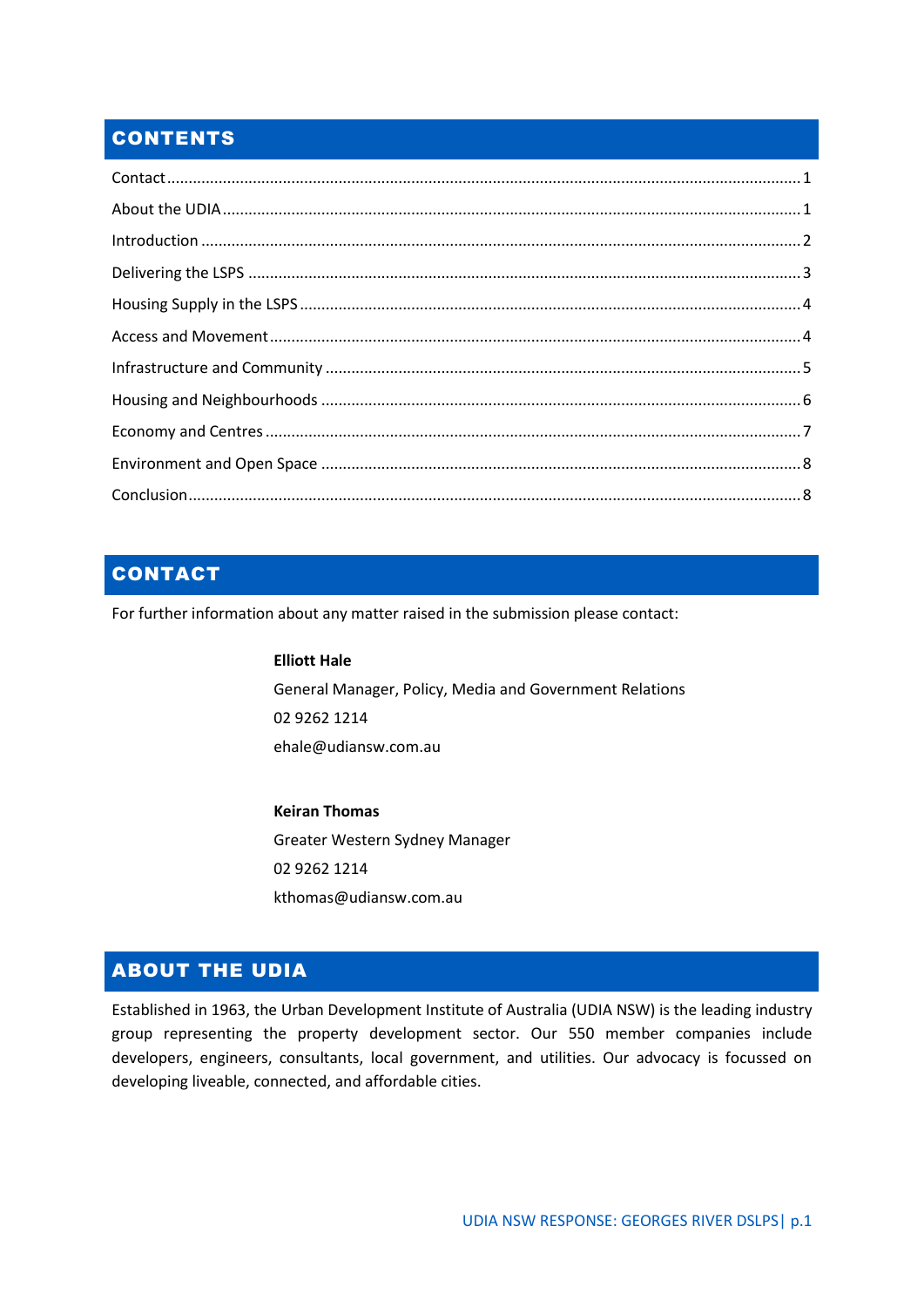# <span id="page-2-0"></span>INTRODUCTION

The Urban Development Institute of Australia – NSW Division (UDIA) welcomes the opportunity to provide a submission into the exhibition of the Draft Georges Local Strategic Planning Statement (DLSPS). Our members have been involved in all major urban renewal and greenfield projects for the past fifteen years in Sydney, including developments in the Georges River LGA.

We recognise that the LSPS provides a welcome high-level vision that is supported by 7 criteria that the industry shares with Council for the LGA:

- 1. The LGA's special characteristics are retained
- 2. Growth is supported by green open space, social and physical infrastructure
- 3. Growth areas are linked to transport corridors and frequent services
- 4. Kogarah and Hurstville are enhanced as strategic centres
- 5. All centres have a role in jobs and housing growth
- 6. A hierarchy of residential zones is developed

Evidence and community consultation provide the framework for strategic planning and decisionmaking. Ongoing collaboration will be needed to implement the vision through LEP updates next year, we look forward to continuing to work with Council on this.

UDIA congratulates Council on producing a robust draft Local Strategic Planning Statement (DLSPS) that provides an overarching vision for the next twenty years for the LGA. To further support this document, we make the following recommendations:

- **1. The draft LSPS is regularly reviewed to ensure it aligns with the ongoing growth and change in the Georges River LGA.**
- **2. UDIA supports a merit-based approach to planning proposals. UDIA recommends Council sets out clearer targets for supply from rezonings, and a clear approach for additional sites to be rezoned.**
- **3. The LSPS further examine the potential for higher density and new centres around future transport nodes and commit to planning for these centres.**
- **4. Georges River Council advocate for an urban development program as an action in the LSPS.**
- **5. The LSPS is revised to reflect the real shortfall in dwelling capacity and clearly plan for an additional 10,000 potential extra dwellings (as a result of new rezonings, not existing underutilised sites) in the LGA by 2036.**
- **6. The Council adopts an incentive-based approach to any future affordable housing strategy in collaboration with industry.**
- **7. Council revise the DLSPS to define effective employment land and support the regeneration of employment land, not sterilise it from mixed use development.**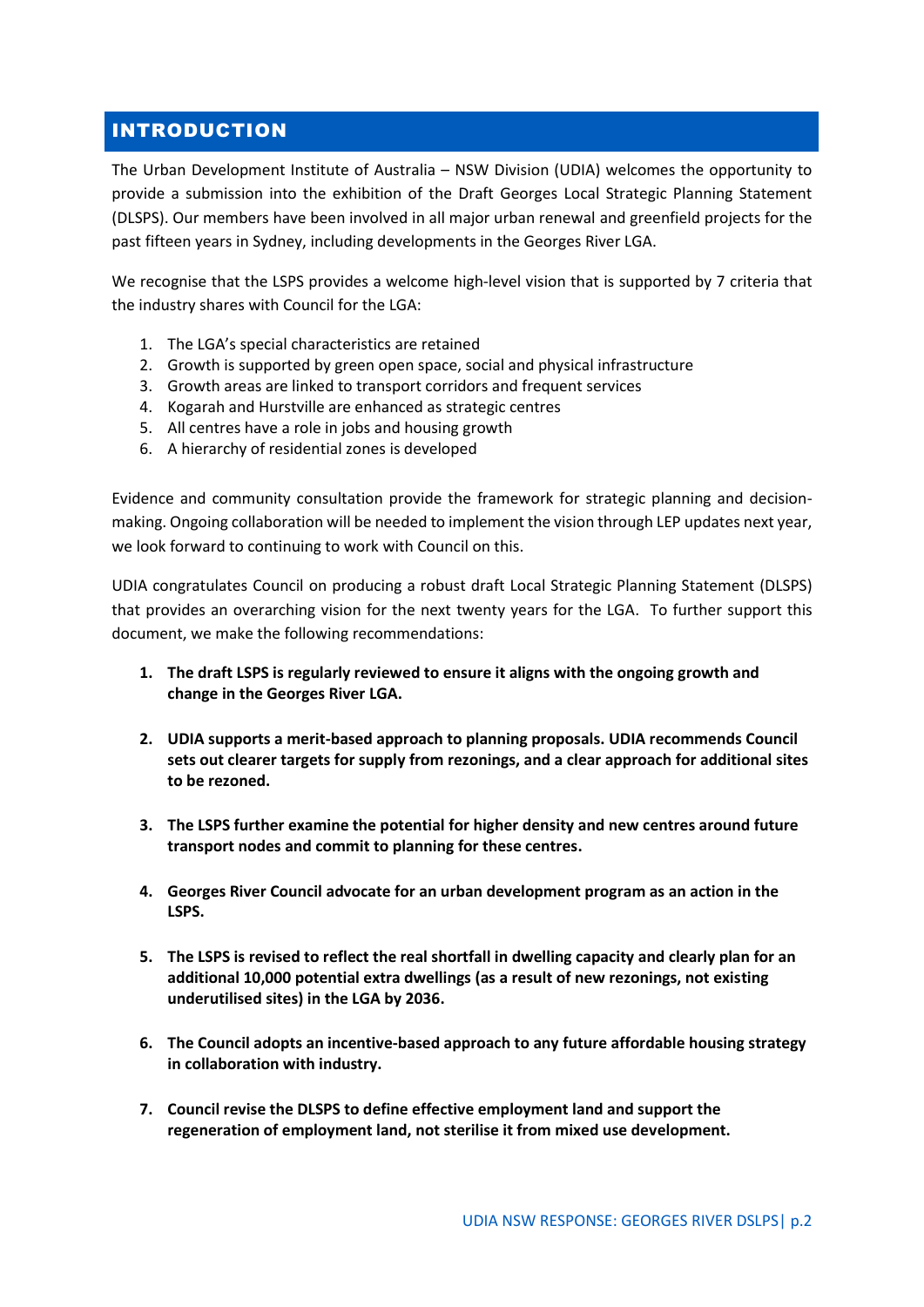#### <span id="page-3-0"></span>DELIVERING THE LSPS

UDIA NSW seeks a greater understanding of the implementation path for the LSPS in the Georges River LGA. We recognise the intent is for the LSPS is to give effect to the regional and district plans in the LGA by guiding updated strategic planning documentation for an updated LEP including meeting any dwelling and jobs targets.

We seek to work collaboratively with Council and Greater Sydney Commission to ensure that there are adequate jobs targets for the entire district, and this is apportioned across local government areas. UDIA is concerned that the strategic collaboration between communities has been missing in the development of the strategies. Thereby, potentially not leading to adequate rezoning and supply in the LEP review.

The planning priorities outlined in the Statement will inform Councils' review of their LEPs and development control plans; planning proposals must indicate whether the proposed LEP will give effect to the Statement. Whether a planning proposal reflects the Statement will become a relevant consideration for the Minister in determining if a planning proposal has the strategic merit to proceed past the gateway process. While the Statement does not contain detailed and technical planning controls it will clarify the future character of an area and with it, compatible and incompatible uses.

We recognise that the Department of Planning increased the Strategic Merit Test requiring proposals to be consistent with the regional plans, and any endorsed local strategy.

The DLSPS requires a series of strategies and studies to be completed prior to rezoning sites, UDIA is concerned that this will not result in the timely completion of a rezoning. The DLSPS should include clear timelines for the completion of studies and the rezoning of the site. Otherwise, we believe the LSPS will act as a constraint of sensible growth and fail to give effect to the District Plan, and Sydney's overarching dwelling baseline of 36,250 dwellings per annum.

Of particular concern is the lack of completed studies which may make it impossible to undertake otherwise meritorious planning proposals that are intended to facilitate outcomes that are consistent with and envisioned in the LSPS.

We note that this strategic planning document is a new part of the planning system, we recommend that it is initially subject to annual review as a living document that will speak to the evolving needs of the community and changing market.

The following provides particular advice on the topics raised in the Georges River DLSPS. The UDIA looks forward to working with Council to further the implementation of the LSPS.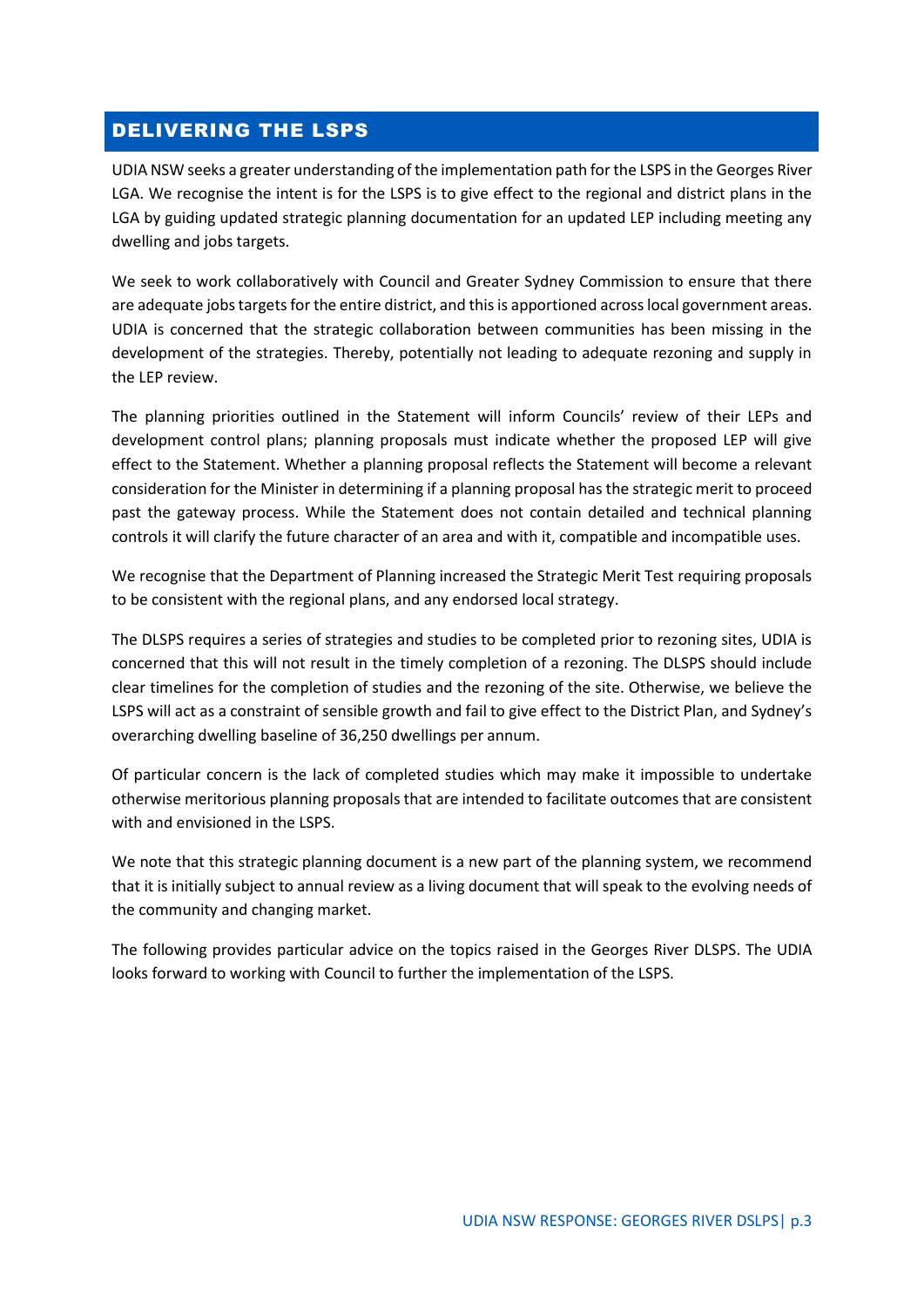# <span id="page-4-0"></span>HOUSING SUPPLY IN THE LSPS

To 2021, the GSC forecast demand for an additional 4,800 dwellings in Georges River. Council has adopted this forecast. To 2036, the DPIE forecasts demand for an additional 13,400 dwellings. Over the same period, Council forecasts demand for an additional 14,700 dwellings.

Given the differences in dwelling forecasts between the DPIE, GSC and Georges River Council, it is important that Council identify reserve supply options that could be delivered by 2036 in the event that demand increases beyond the 14,700 forecast.

**Recommendation 1:** The draft LSPS is regularly reviewed to ensure it aligns with the ongoing growth and change in the Georges River LGA.

Furthermore, Council states that there is capacity for 12,000 additional dwellings if every parcel of land was developed to its full potential, and acknowledges a 2,000 dwelling shortfall. Obviously, the development of every parcel of land to its full potential is an extremely unlikely scenario due to landowner behaviour, economics and planning controls/assessments. Council needs to heavily discount this existing capacity in order to set a realistic target for additional rezonings.

In order to be flexible enough to meet potential future changes in housing demand, Council should be open to the consideration of planning proposals based on merit. Council should also undertake capacity reviews of certain precincts earmarked for new housing that can confirm the potential number of dwellings that can be accommodated within precincts, particularly railway station-based TOD precincts.

**Recommendation 2:** UDIA supports a merit-based approach to planning proposals. UDIA recommends Council sets out clearer targets for supply from rezonings, and a clear approach for additional sites to be rezoned.

# <span id="page-4-1"></span>ACCESS AND MOVEMENT

The DLSPS identifies three planning priorities for access and movement:

- 1. We have a range of frequent, efficient transport options to connect people, goods, services, businesses and educational facilities.
- 2. Everyone can navigate and experience the LGA in safety.
- 3. Roads, footpaths and cycleways are safe, accessible and free of congestion

UDIA is generally supportive of these initiatives and notes that Georges River LGA benefits from a number of existing and future rail and road projects. Access to public transport and regional roads is extremely good in the LGA and this should be capitalised upon by encouraging greater densities within walkable distances. We note that Council aims to increased off-street parking and we suggest that, given this high level of public transport accessibility, further parking requirements not be added to private developments through council planning instruments.

**Recommendation 3:** The LSPS further examine the potential for higher density and new centres around future transport nodes and commit to planning for these centres.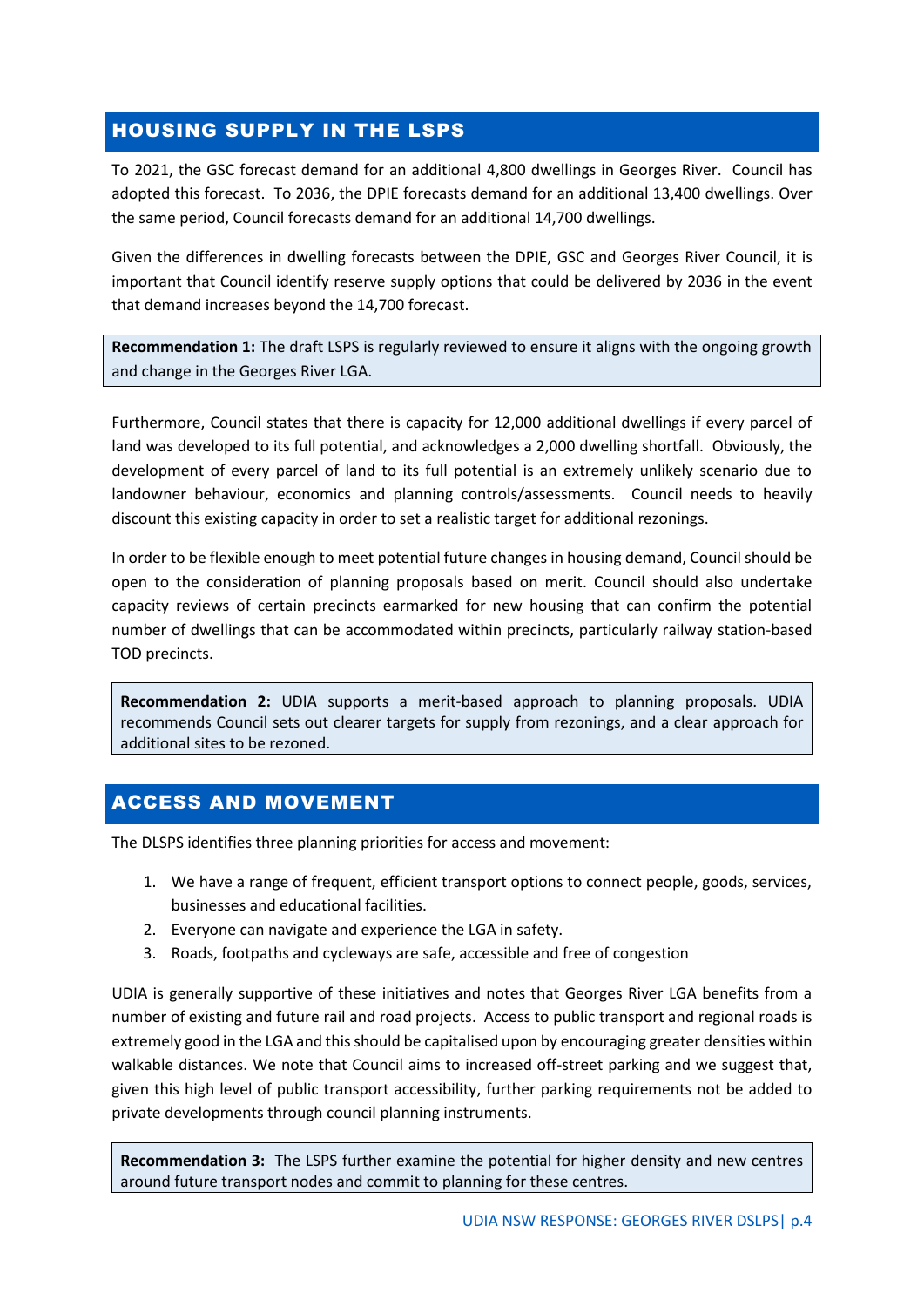# <span id="page-5-0"></span>INFRASTRUCTURE AND COMMUNITY

The DSPS identifies three planning priorities for infrastructure and community:

- 1. Collaboration supports innovation and delivers infrastructure, services and facilities.
- 2. The community is involved in planning our future.
- 3. Everyone has access to efficient digital connectivity.

We note that these priorities include collaboration on local and regional infrastructure delivery. The UDIA has long advocated for an urban development program across Sydney. The establishment of an Urban Development Program (UDP) was a key recommendation of UDIA NSW's *Making Housing More Affordable* report. The re-establishment of a UDP is urgently required for metropolitan Sydney and would:

- Coordinate and monitor housing supply and targets in urban renewal areas, infill and new communities in land release areas;
- Coordinate and prioritise the delivery of the necessary supporting infrastructure;
- Signal early identification of blockages;
- Integrate social and affordable housing targets and ensure their programming; and
- Involve a transparent annual program enabling monitoring and input back into policy development and housing supply programs.

Since the Department of Planning ceased the Metropolitan Development Program in 2011/12 a void in strategic planning has emerged which has impacted most demonstrably on infrastructure servicing agencies. In the absence of 'one source of truth' various growth forecasts and servicing strategies are being produced with differing base data, different assumptions, differing language and differing time horizons.

UDIA has convened a UDP Taskforce comprised of 20 senior industry and infrastructure agency representatives to help prosecute the case for the return of a UDP. We strongly believe that a robust UDP requires close development sector liaison in order to validate and update annual housing supply timings and yields and accordingly there is a clear facilitation role which UDIA can perform to assist this process.

To help chart the way forward, a UDP Pilot was completed in conjunction with Blacktown Council with Research Partners Urbis and Mott MacDonald last year.

The UDP has an important role to play in the prioritisation and coordination of infrastructure funding and delivery. It will identify infrastructure requirements and ensure it is funded. It can also troubleshoot infrastructure bottlenecks, which would support the orderly delivery of housing supply.

**Recommendation 4:** Georges River Council advocate for an urban development program as an action in the LSPS.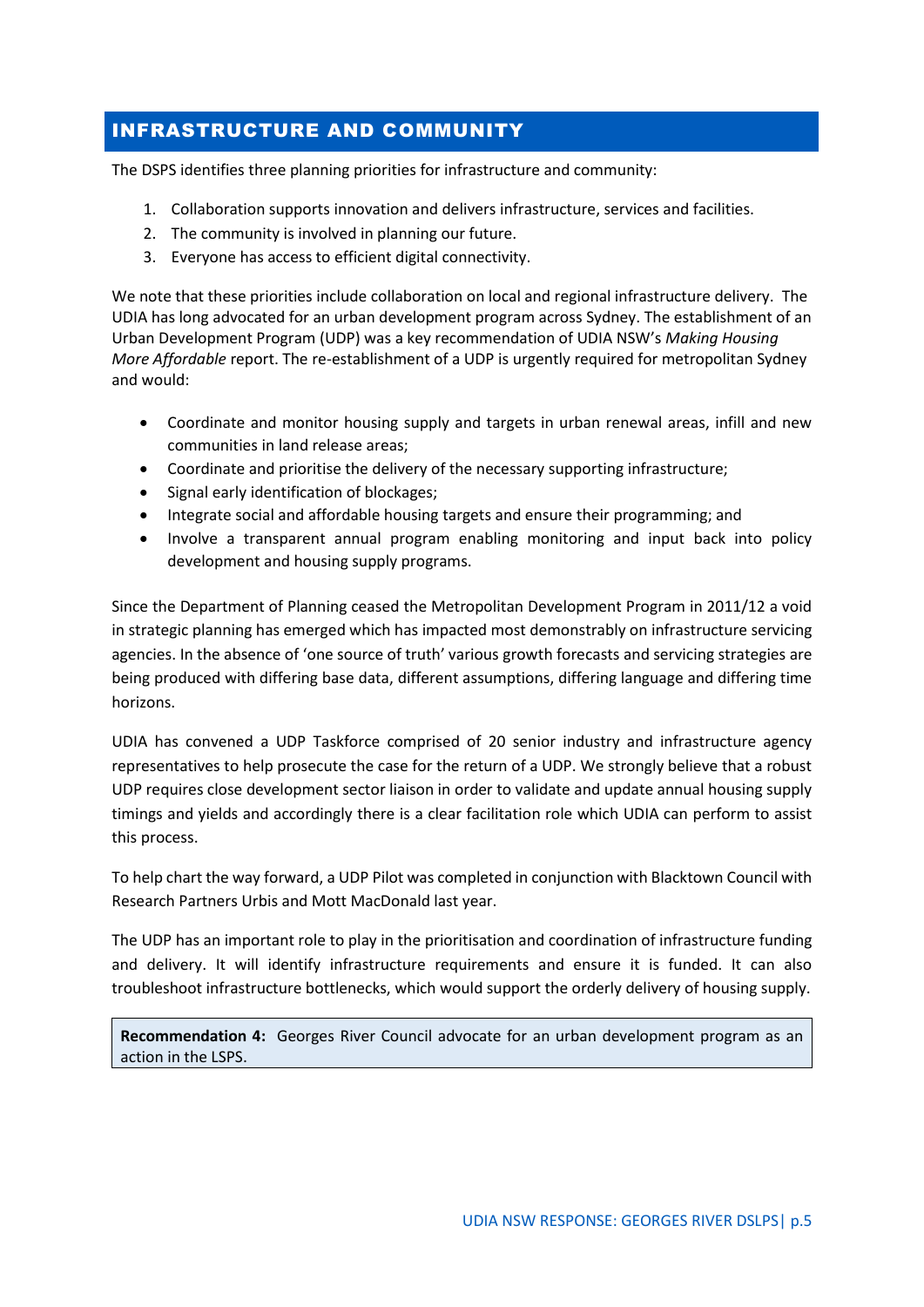# <span id="page-6-0"></span>HOUSING AND NEIGHBOURHOODS

The Draft LSPS has five planning priorities for housing and neighbourhoods:

- 1. Residential suburbs will be protected and retained unless identified as areas of change or investigation.
- 2. Place based development and quality building design and public art deliver liveable places.
- 3. A mix of well-designed housing for all stages caters for a range of needs and incomes.
- 4. Homes are supported by safe, accessible, green, clean, creative and diverse facilities, services and spaces.
- 5. Aboriginal and other heritage is protected and promoted.

Furthermore, Council states that there is capacity for approximately 12,000 additional dwellings if every parcel of land was developed to its full potential, and acknowledges a 2,000 dwelling shortfall (actually 2,700 on Council's own forecast). Obviously, the development of every parcel of land to its full potential is an extremely unlikely scenario due to landowner behaviour, economics and planning controls/assessments. Council needs to heavily discount this existing capacity in order to set a realistic target for additional rezonings.

UDIA believes Council should be looking to provide a potential additional 10,000 dwellings in the form of new rezonings (i.e. not based on optimal development of every parcel under existing planning controls). This would account for the likely real-world outcome where only some of the existing full potential of existing parcels is realised.

UDIA is concerned about the lack of detail and actions for addressing this known shortfall by rezoning additional areas. It is important that the forthcoming Local Housing Strategy identifies the real supply shortfall and a plan for addressing it via additional rezonings.

**Recommendation 5**: The LSPS is revised to reflect the real shortfall in dwelling capacity and clearly plan for an additional 10,000 potential extra dwellings (as a result of new rezonings, not existing underutilised sites) in the LGA by 2036.

UDIA recognises that the DLSPS has identified a need for affordable housing and a diversity of housing types, including detached houses, dual occupancies, granny flats, townhouses, terraces, villas, apartments and larger lifestyle lots.

UDIA recommends that any affordable housing contribution is provided as an incentive not a penalty, so as not to negatively impact the viability of the development in the area. An affordable housing policy, which makes housing affordability harder to obtain is an irony which must be avoided, if we are to provide housing for the next generation.

UDIA established in 2018 a taskforce of 20 industry leaders to investigate social and affordable housing including developers, CHPs, legal, and planning experts.

UDIA understands SEPP70 has been seen as the mechanism to implement affordable housing targets; however, the penalty imposed by inclusionary zoning has been empirically shown to increase house prices.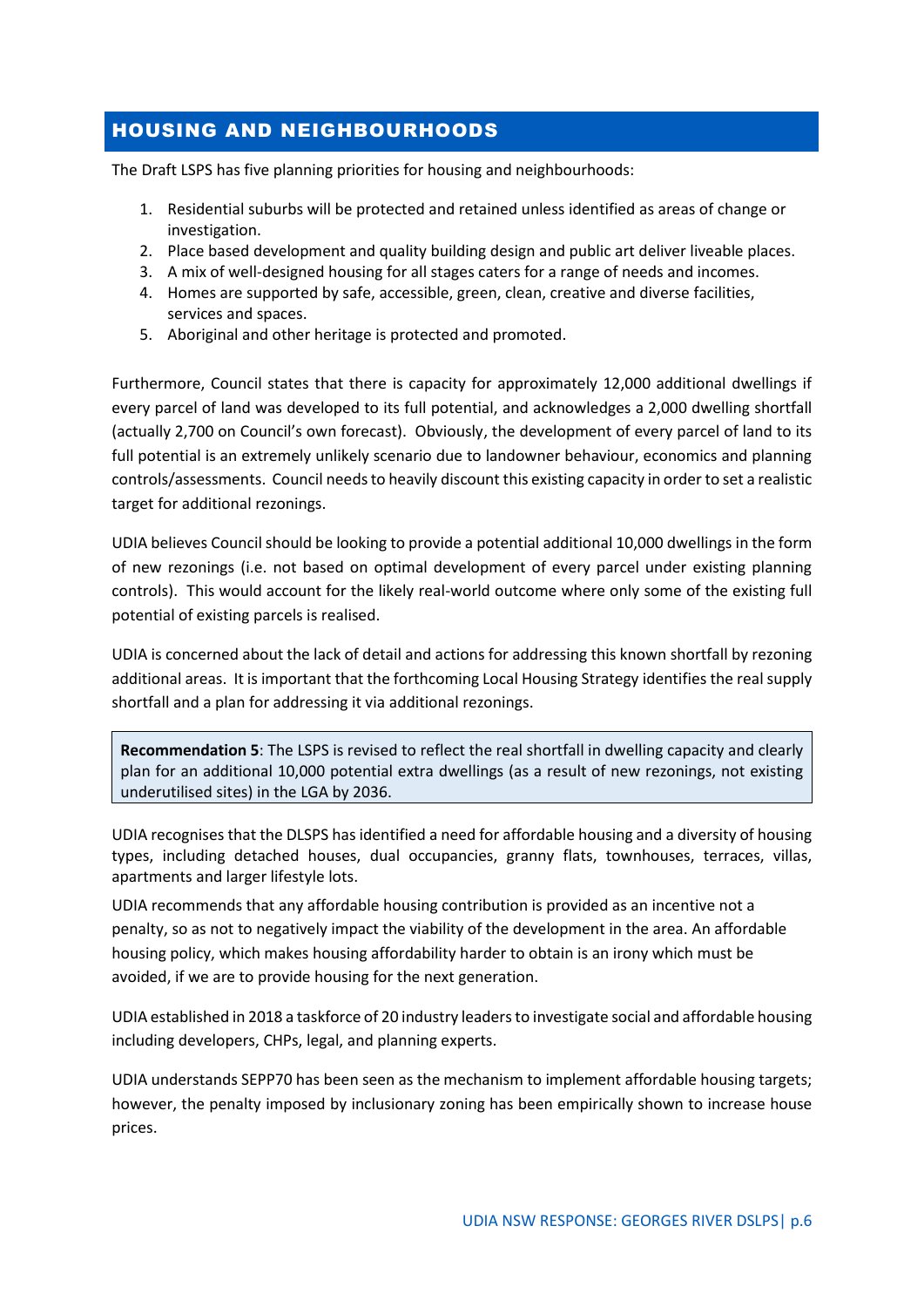*The analysis found that inclusionary zoning policies had measurable effects on housing markets in jurisdictions that adopt them; specifically, the price of single-family houses increase and the size of single-family houses decrease.* 

**Bento et al (2009), 'Housing Market Effects of Inclusionary Zoning' Cityscape: A Journal of Policy and Research 11(2), US Department of Housing and Urban Development.** 

Bento et al. (2009) found that where inclusionary zoning was adopted, housing prices increased approximately 2 to 3 percent faster than in cities that did not adopt such policies.

The Affordable Rental Housing SEPP attempts to provide affordable housing; however, it does not act as a genuine incentive. The SEPP provides a 0.5 FSR bonus if 50% of dwellings are affordable. The SEPP provides a carrot and a stick bigger than the carrot, in that there is a net reduction of market housing on the site when utilising the ARHSEPP.



UDIA modelling suggests that this approach reduces the internal rate of return by about 5% through the incentives provided by the SEPP. If only the bonus was affordable, then the IRR would be reduced by 1.5%, which would mean projects become unviable. If half the bonus was affordable then the IRR would be equivalent, and the market housing would not subsidise affordable housing.

**Recommendation 6**: The Council adopts an incentive-based approach to any future affordable housing strategy in collaboration with industry.

# <span id="page-7-0"></span>ECONOMY AND CENTRES

The Draft LSPS has four planning priorities for economy and centres:

- 1. Land is appropriately zoned for ongoing employment growth.
- 2. Planning, collaboration and investment delivers employment growth and attractive and lively centres.
- 3. Hurstville, Beverly Hills and Kogarah are supported to grow nighttime entertainment, dining and other recreational opportunities.
- 4. All local centres are supported for long term viability.

UDIA notes that one short-term action in the DLSPS is to retain and manage industrial and urban services land by safeguarding industrial zoned land from residential development and/or mixed-use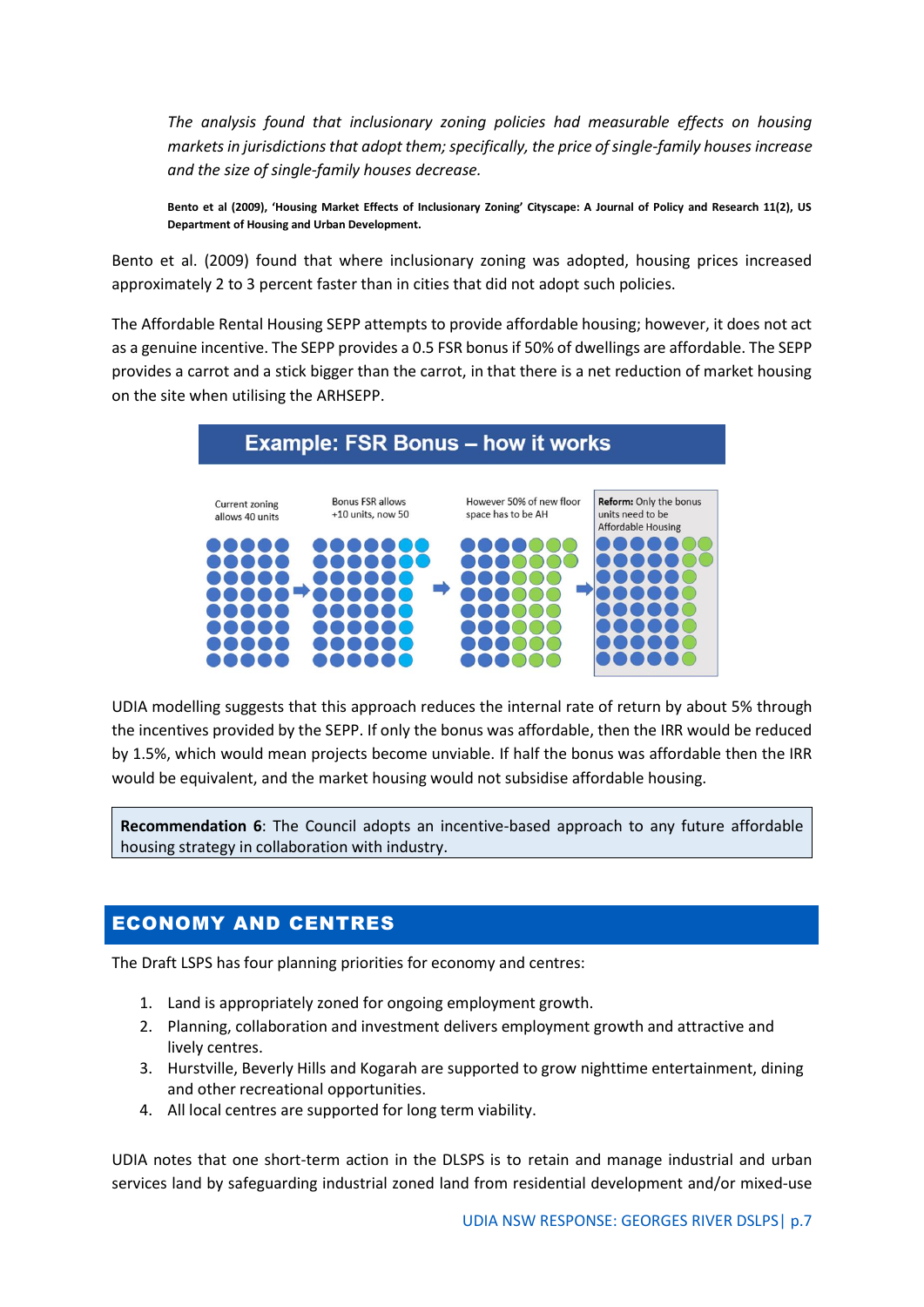zones. However, in many cases industrial uses have now ended and there can be higher and better use for employment land. Some of these sites have low intensity employment uses that do not suit what should be inner-urban locations.

To enable the best use of industrial areas, Council should undertake further work to define effective employment land and support the regeneration of employment lands into the next phase of its existence, instead of sterilising the land from redevelopment.

**Recommendation 7**: Council revise the DLSPS to define effective employment land and support the regeneration of employment land, not sterilise it from mixed use development.

# <span id="page-8-0"></span>ENVIRONMENT AND OPEN SPACE

The Draft LSPS has five planning priorities for environment and open space:

- 1. Our waterways are healthy and publicly accessible.
- 2. Tree canopy, bushland, landscaped settings and bio-diversity are protected, enhanced and promoted.
- 3. Environmentally friendly and water sensitive principles are applied to all development.
- 4. Everyone has access to quality, clean, useable, passive and active open and green spaces and recreation places.
- 5. Development is managed to appropriately respond to hazard emergencies and risks.

UDIA supports the improvement of open spaces and we consider open space to be part of the supporting social infrastructure for a development. The comments made in the infrastructure and community section also apply to the sustainability planning priorities in the DLSPS.

# <span id="page-8-1"></span>**CONCLUSION**

UDIA looks forward to working with Georges River Council collaboratively to progress the DSLPS to the next stage and implementing appropriate LEP controls that will achieve the vision outlined in the DLSPS. Please contact Elliott Hale, General Manager, Policy, Media and Government Relations at ehale@udiansw.com.au or 0478 959 917 to arrange a meeting.